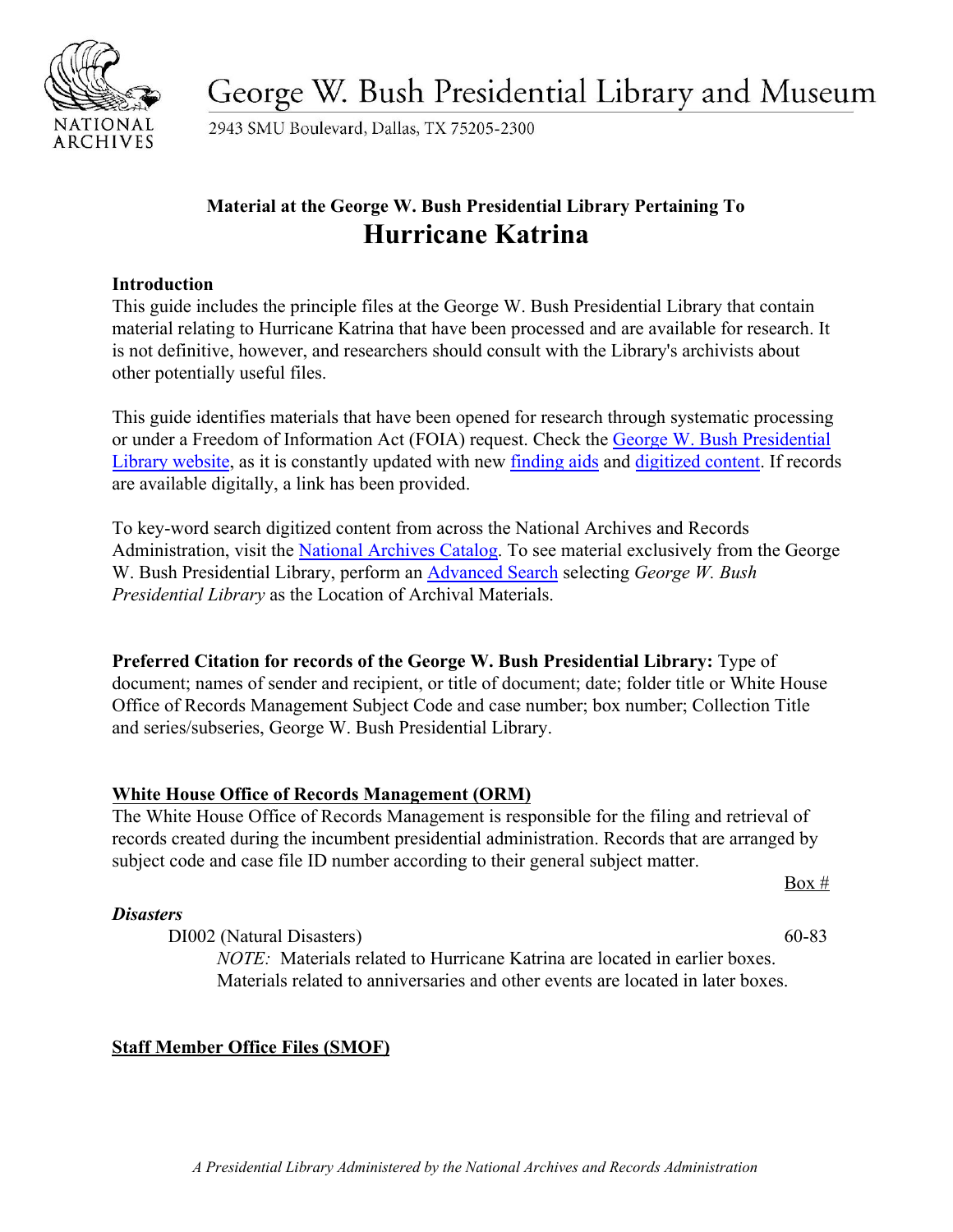This collection consists of Presidential records from White House Staff Member Office Files (SMOF), 2001-2009, that served in the Administration of President George W. Bush. Each series is named after the individual staff member and/or the office where they worked.

|                                                      | Box #          |
|------------------------------------------------------|----------------|
| <b>Domestic Policy Council</b>                       |                |
| Allen, Claude - Hurricane Katrina Files              |                |
| Binder - Agency Reports, 09/06/2005 [Binder 1]       | 7              |
| Binder - Agency Reports, 09/06/2005 [Binder 2]       | 7              |
| <b>CARE</b> Act                                      | 7              |
| Debris Management Plan - Hurricane Katrina [1]       | 7              |
| Debris Management Plan - Hurricane Katrina [2]       | 7              |
| <b>DOT</b>                                           | 7              |
| Energy - Pombo Bill                                  | 7              |
| Katrina <sup>[1]</sup>                               | $\overline{7}$ |
| Katrina <sup>[2]</sup>                               | 7              |
| [Katrina - African-Americans]                        | 7              |
| Katrina - Case Management                            | 7              |
| Katrina - Contracting                                | 7              |
| Katrina - Correspondence                             | 7              |
| Katrina - Disability                                 | 7              |
| Katrina - DoD                                        | 7              |
| Katrina - Education                                  | $\overline{7}$ |
| Katrina - Evening Updates                            | 7              |
| Katrina - Faith-Based                                | 7              |
| Katrina - FEMA (Federal Emergency Management Agency) | 8              |
| Katrina - Finance Issues                             | 8              |
| Katrina - Flood Insurance                            | 8              |
| Katrina - Health                                     | 8              |
| Katrina - Housing [1]                                | 8              |
| Katrina - Housing [2]                                | 8              |
| Katrina - Housing [3]                                | 8              |
| Katrina - Ideas/Follow Up/Offers for Help            | 8              |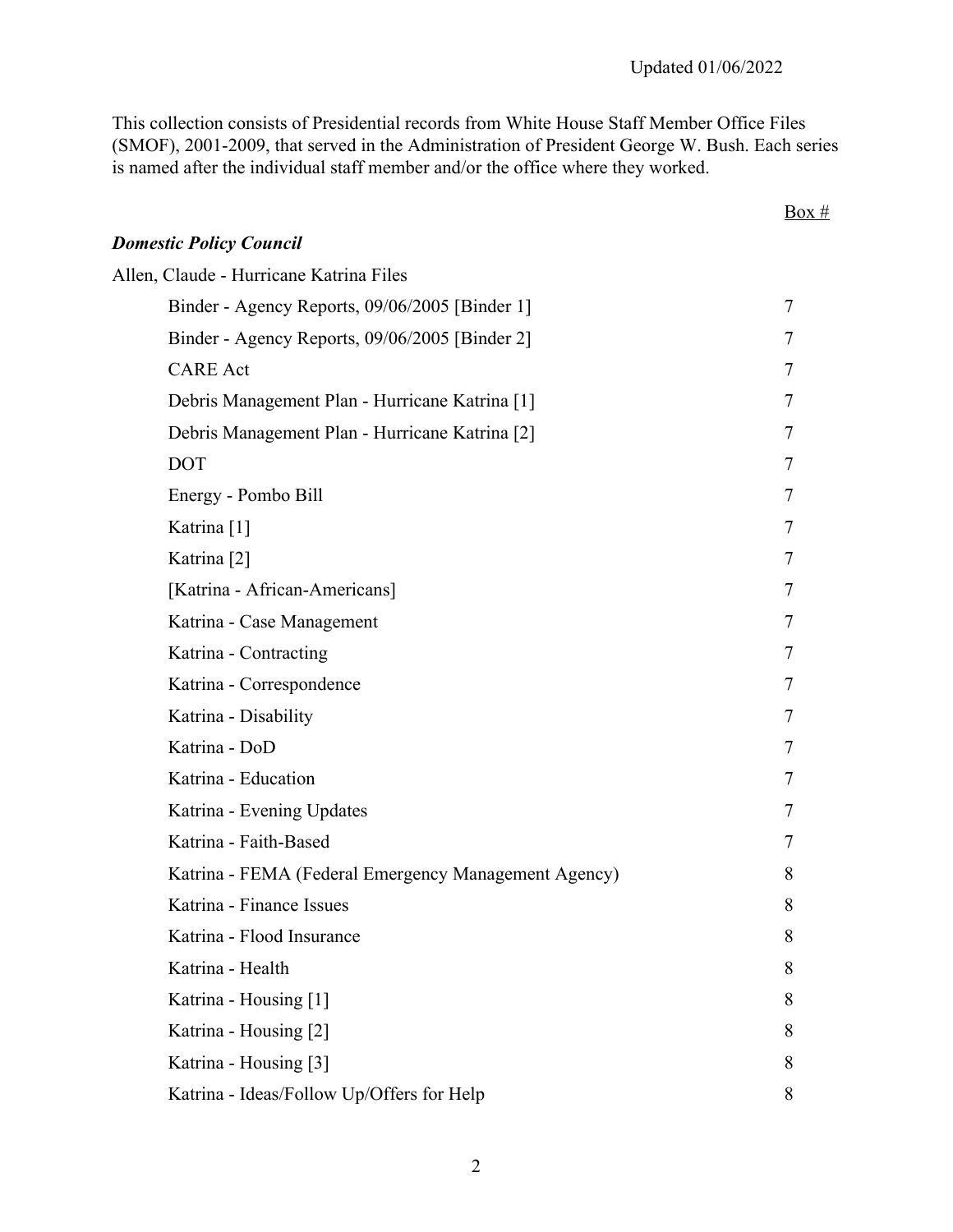| [Katrina - Infrastructure and Data]                               | 8            |
|-------------------------------------------------------------------|--------------|
| Katrina - Insurance                                               | 8            |
| Katrina - Labor                                                   | 8            |
| Katrina - Lessons                                                 | 8            |
| Katrina - Minorities [Folder 1]                                   | 8            |
| Katrina - Minorities [Folder 2]                                   | 8            |
| Katrina - Miscellaneous                                           | 8            |
| Katrina - Native Americans                                        | 8            |
| Katrina - NGO (Non-Government Organization) Response              | 8            |
| Katrina - Publications                                            | 8            |
| Katrina - Rebuilding [1]                                          | 8            |
| Katrina - Rebuilding [2]                                          | 8            |
| Katrina - Recovery                                                | 8            |
| Katrina - Response Plans [1]                                      | 8            |
| Katrina - Response Plans [2]                                      | 9            |
| Katrina - Response Plans [3]                                      | 9            |
| Katrina - Response Plans [4]                                      | 9            |
| Katrina and Rita [1]                                              | 9            |
| Katrina and Rita [2]                                              | 9            |
| Katrina - Situation Room Reports                                  | 9            |
| Katrina - Transportation                                          | 9            |
| Katrina - Working Group on Managing National and Economic Impacts | 9            |
| Buckland, Susan - Subject Files                                   |              |
| DHS / [Hurricane] Katrina                                         | 1            |
| Hurricane Katrina                                                 | 2            |
| The Impact of Hurricane Katrina on Individuals with Disabilities  | 2            |
| NCD (National Council on Disability) - [Hurricane] Katrina        | 3            |
| Cantos VII, Olegario (Ollie) - Subject Files                      |              |
| Hurricane Katrina [1]                                             | 12           |
| Hurricane Katrina [2]                                             | 12           |
| Holand, Anna Lisa - Chron Files                                   |              |
| 08/31/2005 WH (White House) Task Force on Hurricane Katrina       | $\mathbf{I}$ |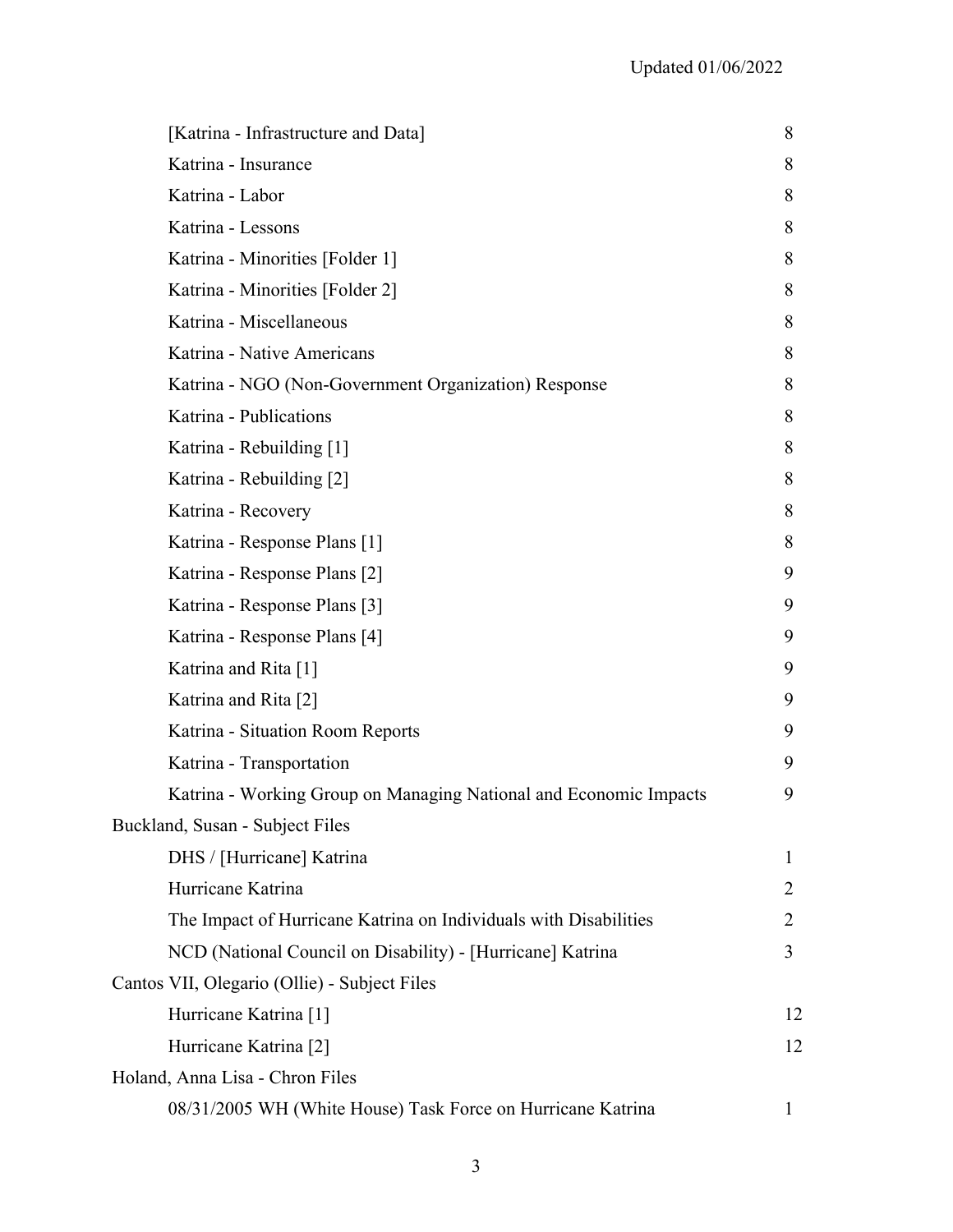| 09/01/2005 41 and 43 Briefing on Hurricane Relief                                  | 1              |
|------------------------------------------------------------------------------------|----------------|
| 09/06/2005 Meeting and Statement on Efforts for Recovery in Schools [Post-Katrina] |                |
| 09/07/2005 Briefing on Disbursement of Consolidated Benefits                       |                |
| [Post Katrina]                                                                     | 1              |
| 09/09/2005 Briefing on Long- and Short-Term Housing [Post Katrina]                 |                |
| 09/22/2005 Katrina Policy Initiatives Policy Time                                  | $\overline{2}$ |
| 09/22/2005 Katrina Policy Time                                                     | $\overline{2}$ |
| 12/21/2006 Meeting on Skilled Workforce in Gulf Coast                              | $\overline{2}$ |
| <b>Faith-Based and Community Initiatives, Office of (OFBCI)</b>                    |                |
| Henderson, Kristin - Outreach Organization Contact Files                           |                |
| Katrina Relief                                                                     | 12             |
| <b>USA Freedom Corps</b>                                                           |                |
| Headley, Jessica - General Files                                                   |                |
| Katrina                                                                            | $\overline{2}$ |
| Katrina Bill                                                                       | 3              |
| Katrina One Year                                                                   | 3              |

# **Materials processed under FOIA**

These records are located in the White House Office of Records Management (ORM) or Staff Member Office Files (SMOF) materials. However, these records were processed as part of a Freedom of Information Act (FOIA) request, as submitted by a researcher.

# *Entire FOIAs related to Hurricane Katrina*

# **2014-0230-F[1]**

Records Sent to, Sent by, or Received by President George W. Bush about the Administration's Preparation for and Response to Hurricane Katrina between August 1, 2005 and August 1, 2006

#### **2019-0018-F**

Textual National Security Council Records on the Role of the U.S. Navy During Hurricane Katrina in 2005

# *Individual Folders Processed under FOIA related to Hurricane Katrina*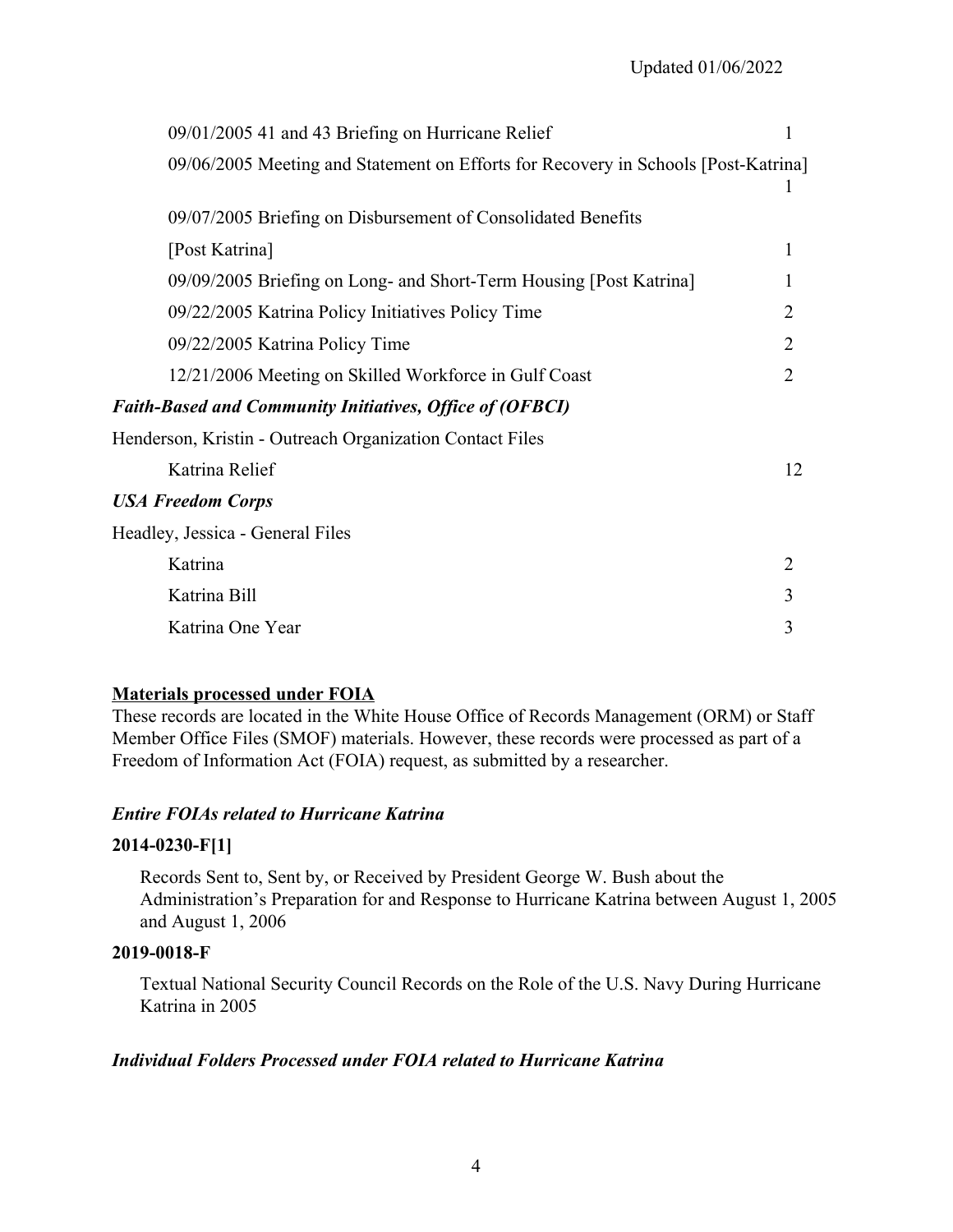Note: White House Office of Records Management (ORM) files are excluded from this list due to limitations in search capabilities. Additionally, physical box numbers are not included in this list. Consult the finding aid for each FOIA request to identify what box the folder is located in.

# **2014-0216-F[1]**

Homeland Security Council

Townsend, Frances Fragos - Subject Files

Rumsfeld/Chertoff Authorities - Katrina

# **[2014-0301-F](https://www.georgewbushlibrary.gov/research/finding-aids/foia-requests/2014-0301-f-records-edward-ed-gillespie)**

Counselor's Office

Gillespie, Edward (Ed) - Confidential Files

[US Troop Readiness, Veterans' Care, Katrina Recovery, and Iraq Accountability Appropriations Act of 2007 Interim Benchmark Assessment Report, July 2007]

# **2016-0183-F**

Press Office, White House

Perino, Dana - Subject Files

Hurricane Katrina [1] Hurricane Katrina [2] Hurricane Katrina [3] Hurricane Katrina [4] Hurricane Katrina [5] Hurricane Katrina [6] Hurricane Katrina [7]

# **Bulk Materials**

 functions. Items often appear in the collection numerous times because they were located in Materials from these collections were created in bulk quantities for use at White House events, for dissemination to the public or government officials, or for the support of administrative boxes attributed to different offices within the White House.

 $Box #$ 

Office of Laura Bush - Correspondence

Proclamations - National Day of Prayer and Remembrance for the Victims of Hurricane Katrina, 09/16/2005 5

Social Office, White House

*Bush 43 Sample Collection*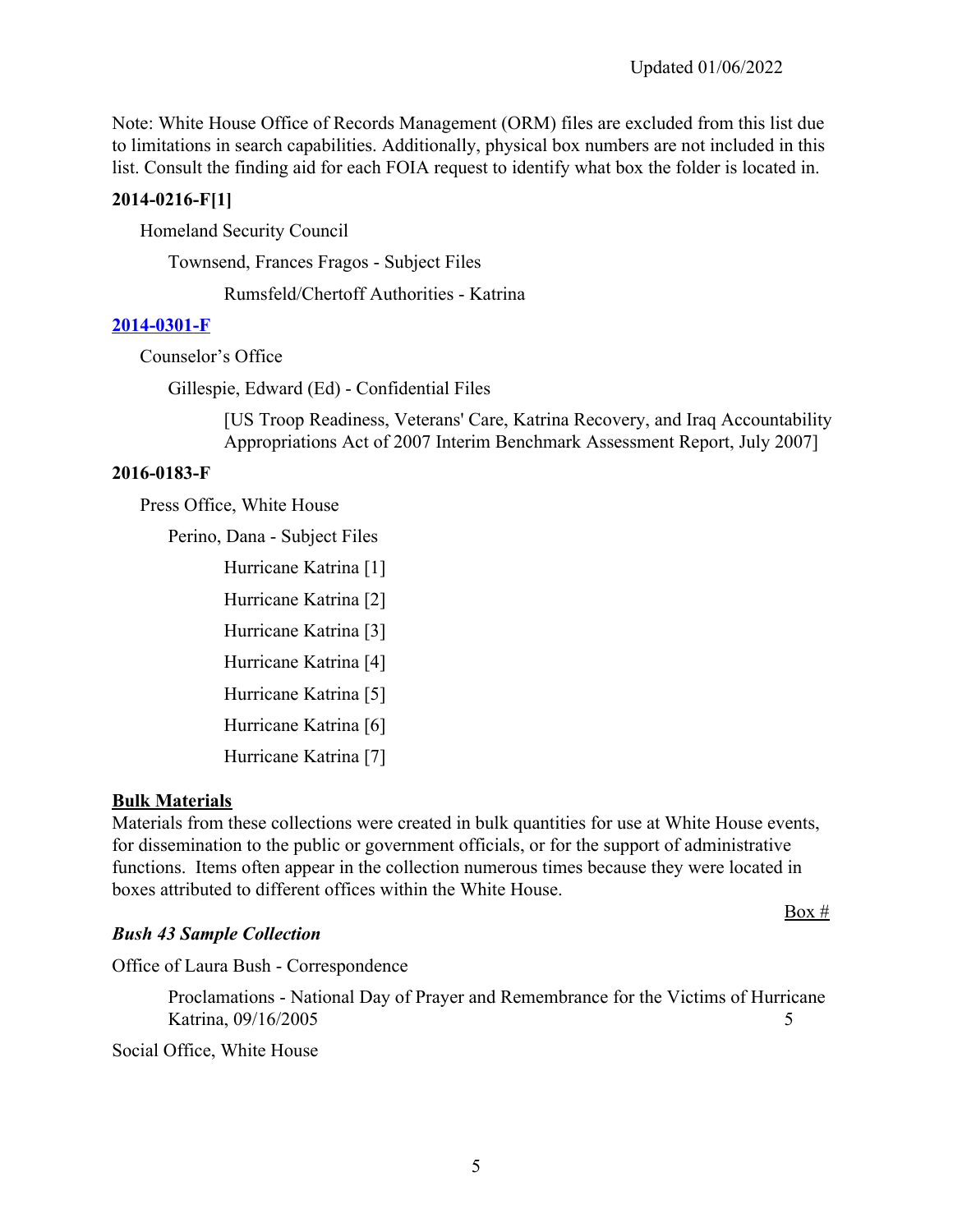Invitations - Reception in Recognition of the National Center for Missing and Exploited Children for reuniting children and families following Hurricane Katrina and Rita, 06/12/2006 14

### *Calligraphy Office, White House*

#### [Printed Ephemera](https://www.georgewbushlibrary.gov/research/finding-aids/white-house-staff-member-office-files/calligraphy-office-white-house-printed-ephemera)

06/12/2006 - Reception in Recognition of the National Center for Missing and Exploited Children for reuniting children and families following Hurricane Katrina and Rita 15

### *Presidential Correspondence, Office of*

[Presidential Proclamations - Blue Line Proclamations](https://www.georgewbushlibrary.gov/research/finding-aids/white-house-staff-member-office-files/blue-line-proclamations)

| Honoring the Memory of the Victims of Hurricane Katrina, 09/20/2005 | 7 |
|---------------------------------------------------------------------|---|
| National Day of Prayer and Remembrance for the Victims, 09/16/2005  | 7 |
| National Day of Remembrance of Hurricane Katrina, 08/29/2006        |   |

### **Online Resources**

#### **[Sneak Peek Document Gallery](https://www.georgewbushlibrary.smu.edu/Photos-and-Videos/Photo-Galleries/Sneak-Peek-Document-Gallery)**

This gallery consists of documents from across the textual record collections at the Library. Selections related to Hurricane Katrina:

Maps and photographs of flooded areas after Hurricane Katrina, 2005

Letter from British Prime Minister Tony Blair to President Bush following Hurricane Katrina, August 31, 3005

# **[Archived White House website](https://georgewbush-whitehouse.archives.gov/)**

In January 2009, the White House archived its website as a method of preserving the online presence of the Administration of President George W. Bush. The site is a resource for photographs, press releases, and other public records of the Bush Presidency. (NOTE: This site is no longer updated; some links may no longer work properly.)

A specific ["Hurricane Katrina Archive" section of the site](http://georgewbush-whitehouse.archives.gov/infocus/katrina/text/archive.html) lists links to all public statements and fact sheets related to Hurricane Katrina.

# **Published Sources**

Bush, George W. *Decision Points*. New York: Crown, 2010. Bush, Laura Welch. *Spoken from the Heart.* New York: Scribner, 2010. Cheney, Richard B., and Liz Cheney. *In My Time: A Personal and Political Memoir.* New York: Threshold Editions, 2011.